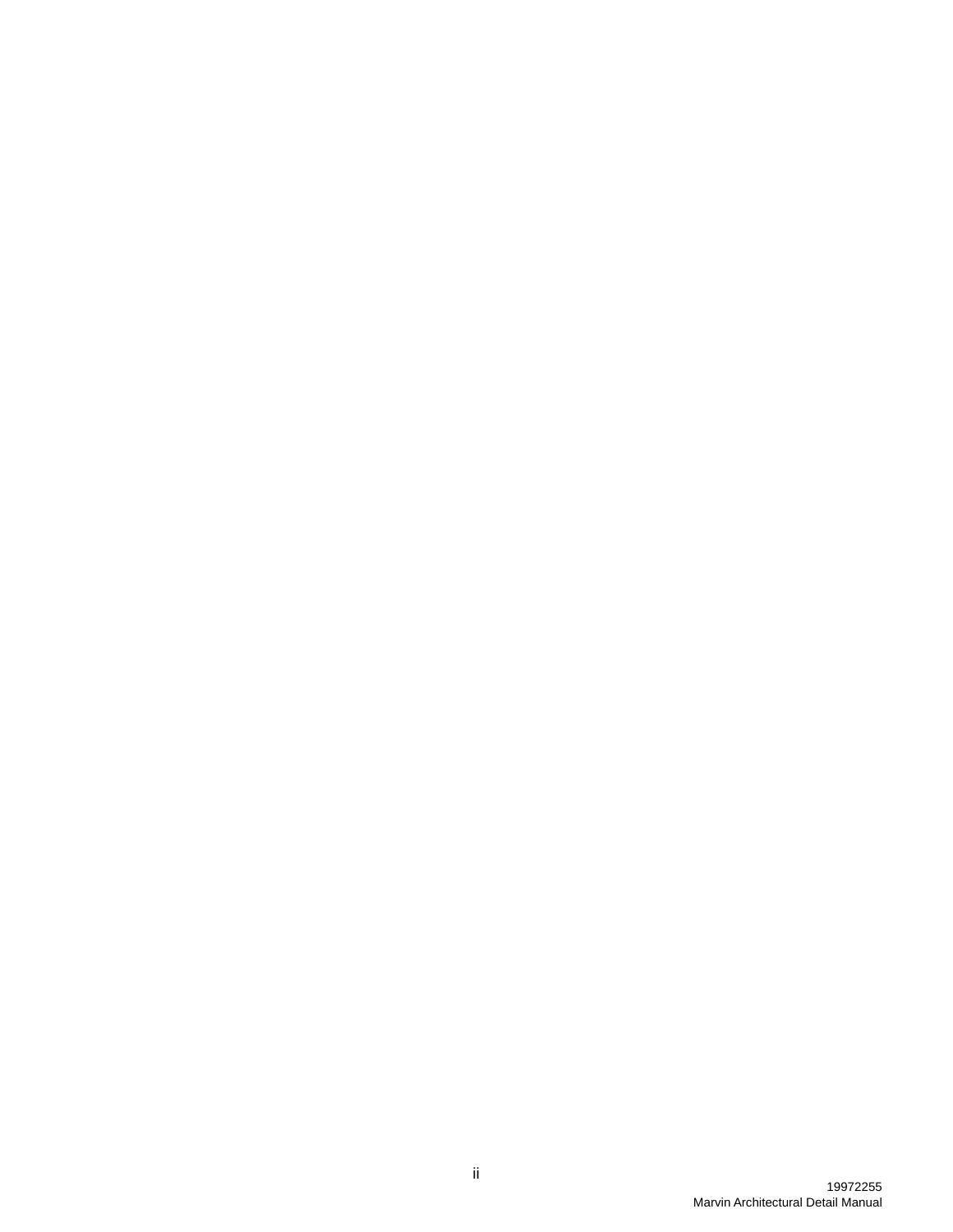

#### <span id="page-2-0"></span>**Introduction**

Marvin Windows and Doors is an industry leader in providing high quality and energy efficient windows and doors. To obtain these results, Marvin windows and doors need to be properly installed and maintained. Failure to review and utilize these construction methods can result in poor product performance, premature failure and unnecessary call backs. It is the responsibility of the architect, builder, installer, and subcontractors to comply with code requirements for their area and to utilize the best method for attachments and fastener selections.

This chapter covers the water seal requirements of the window and door installation and provides visual detail in drawing format of our installation instructions.

The water seal method can be thought of as primary and secondary methods and systems;

- **Primary water seal**: window exterior seal to the exterior coating or finish of the building
- **Secondary water seal**: window seal to the wall weather resistive barrier so that any leakage within the wall is managed and controlled.
- **Window panning system**: drains the RO area to the wall resistive barrier
- **RO air area seal**: prevents RO pressurization and air movement through the RO
- **Wall thermal barrier**: provides continuity of the wall system by installation placed around the window in the RO gap. Marvin has two systems for this; (1) batten installation system and (2) spray foam
- **Vapor seal**: is the least important of the seal systems. The vapor barrier provides continuity across the RO with the wall vapor barrier.

Units must be shimmed in the opening, true, level, and square. Shim a minimum of 3/8" above sill plate to provide unit clearance over panning.

Contact your Marvin representative if you have questions or need further technical assistance at 1-800-346-3363.

*NOTE: Details shown not typical and subject to change without notice. Always refer to your local code for proper construction and rough opening preparation.*

*Important! Details are shown with small spaces between items for clarity, visualization, and illustrative purposes. Actual assembly details may vary. Contact Marvin Architectural for project specific aids.*

Step by step instructions with color illustrations on Marvin's recommended rough opening preparation can be found at <http://www.marvin.com/roprep/>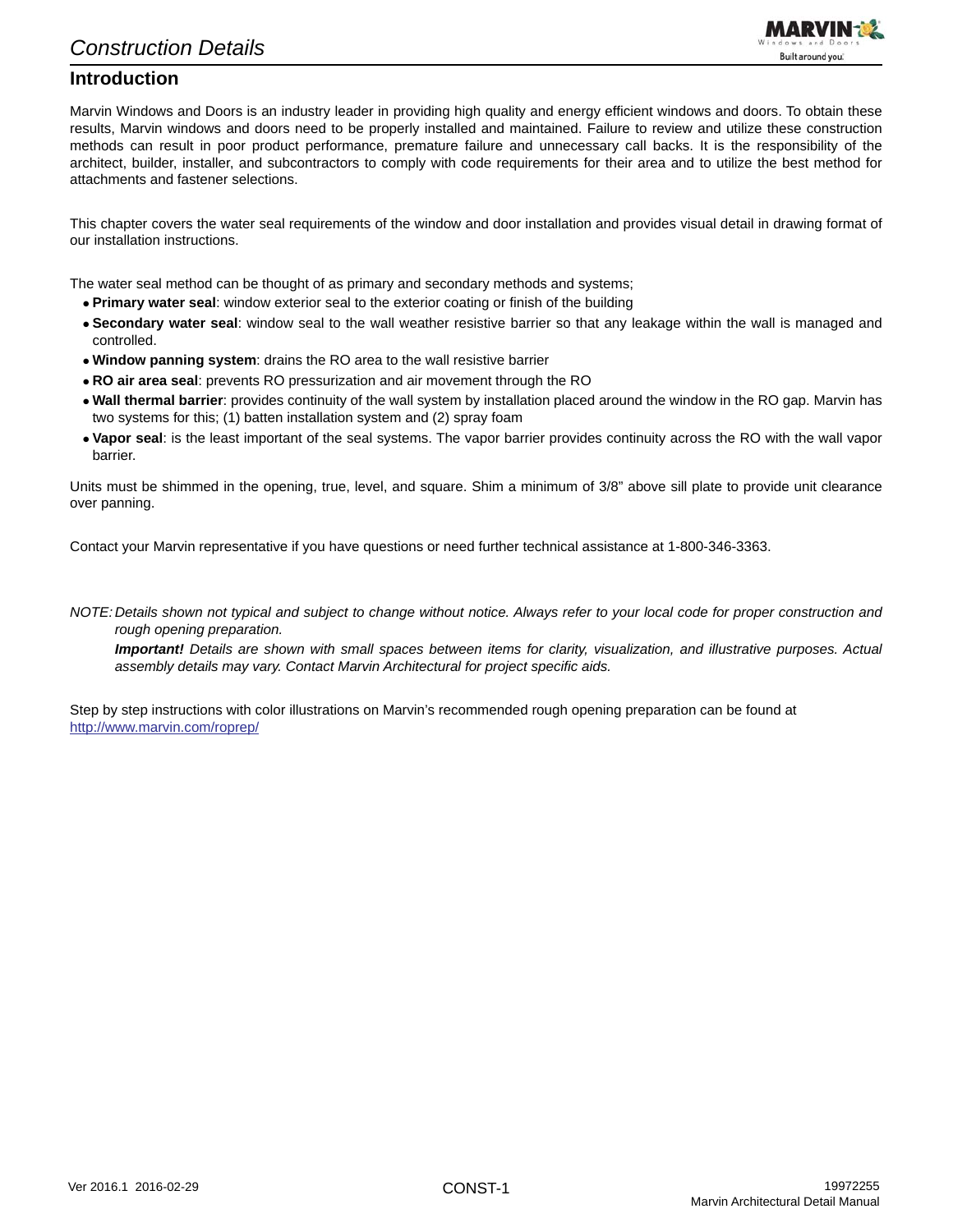

### <span id="page-3-0"></span>**Clad Polygon - 2x6 Frame Wood Siding**

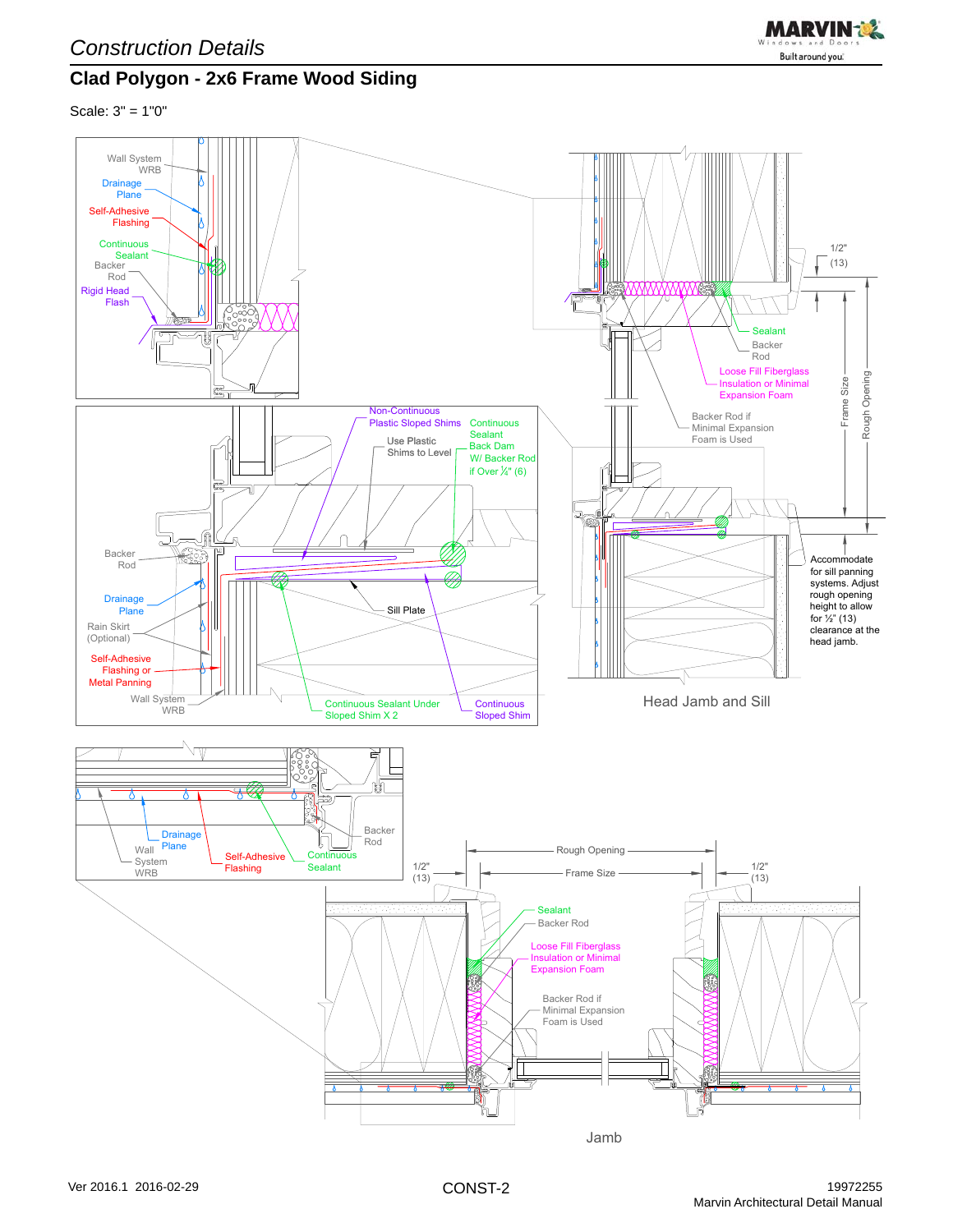<span id="page-4-0"></span>



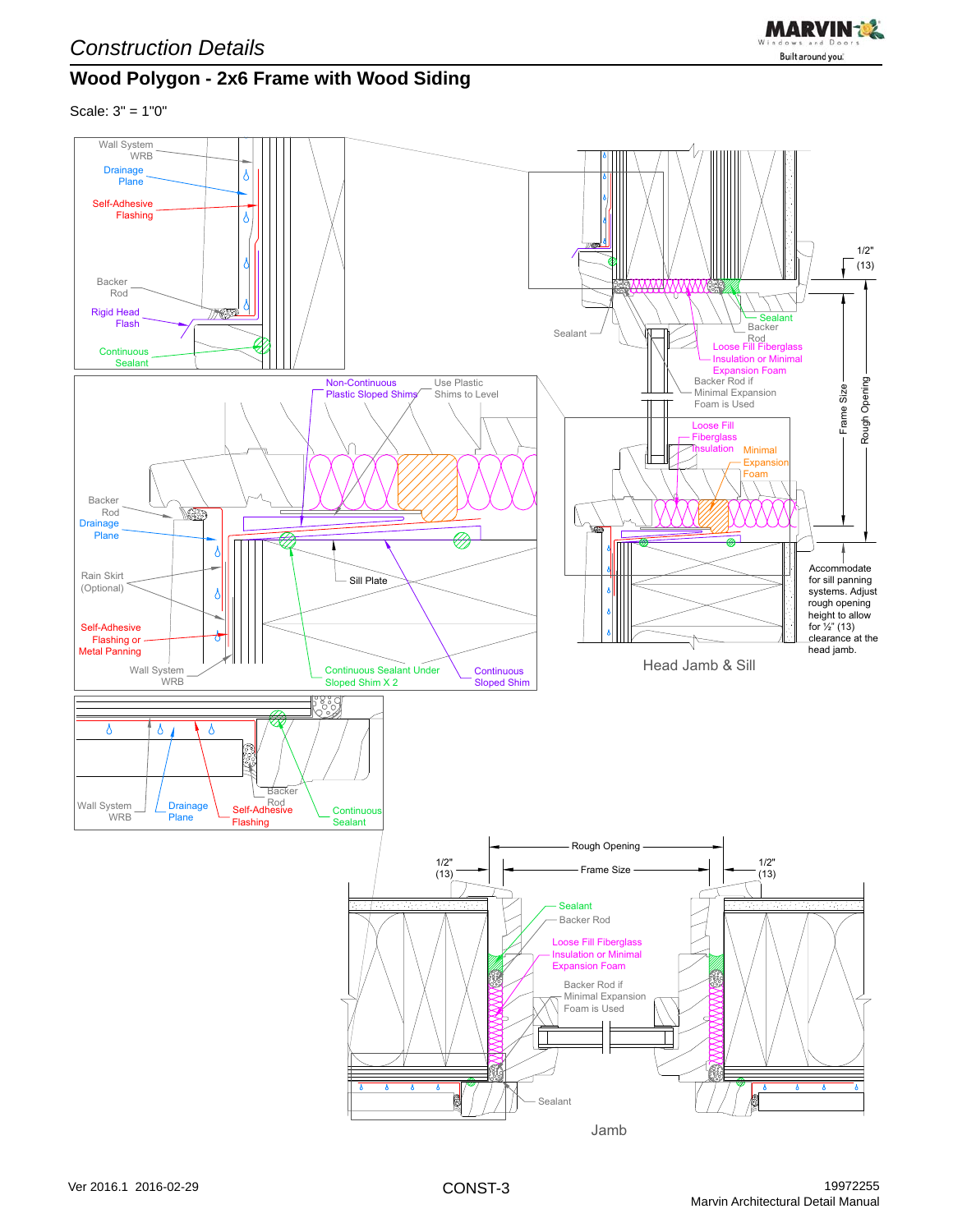

### <span id="page-5-0"></span>**Clad Polygon - 2x4 Frame with Stucco**

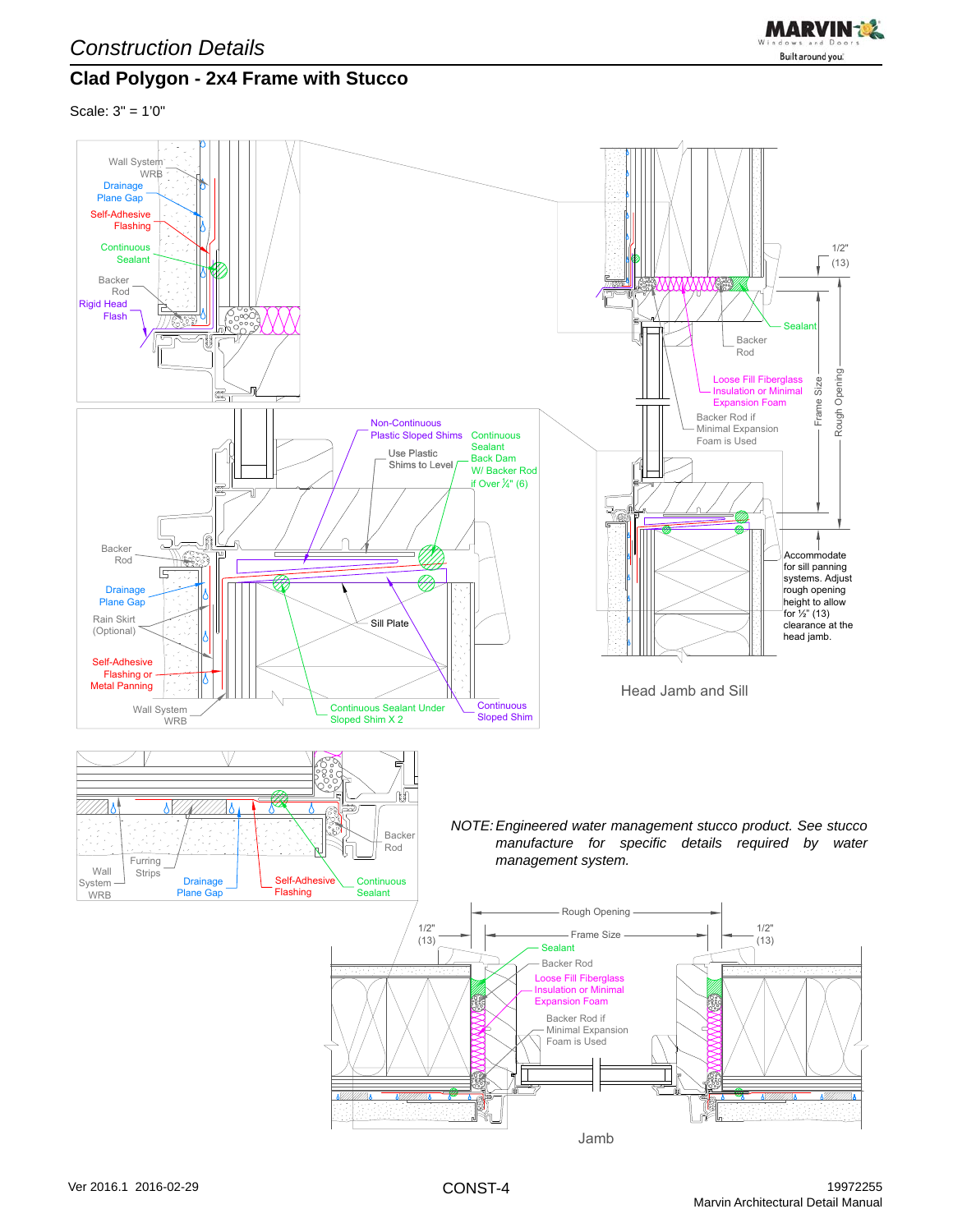

### <span id="page-6-0"></span>**Wood Polygon - 2x4 Frame with Stucco**

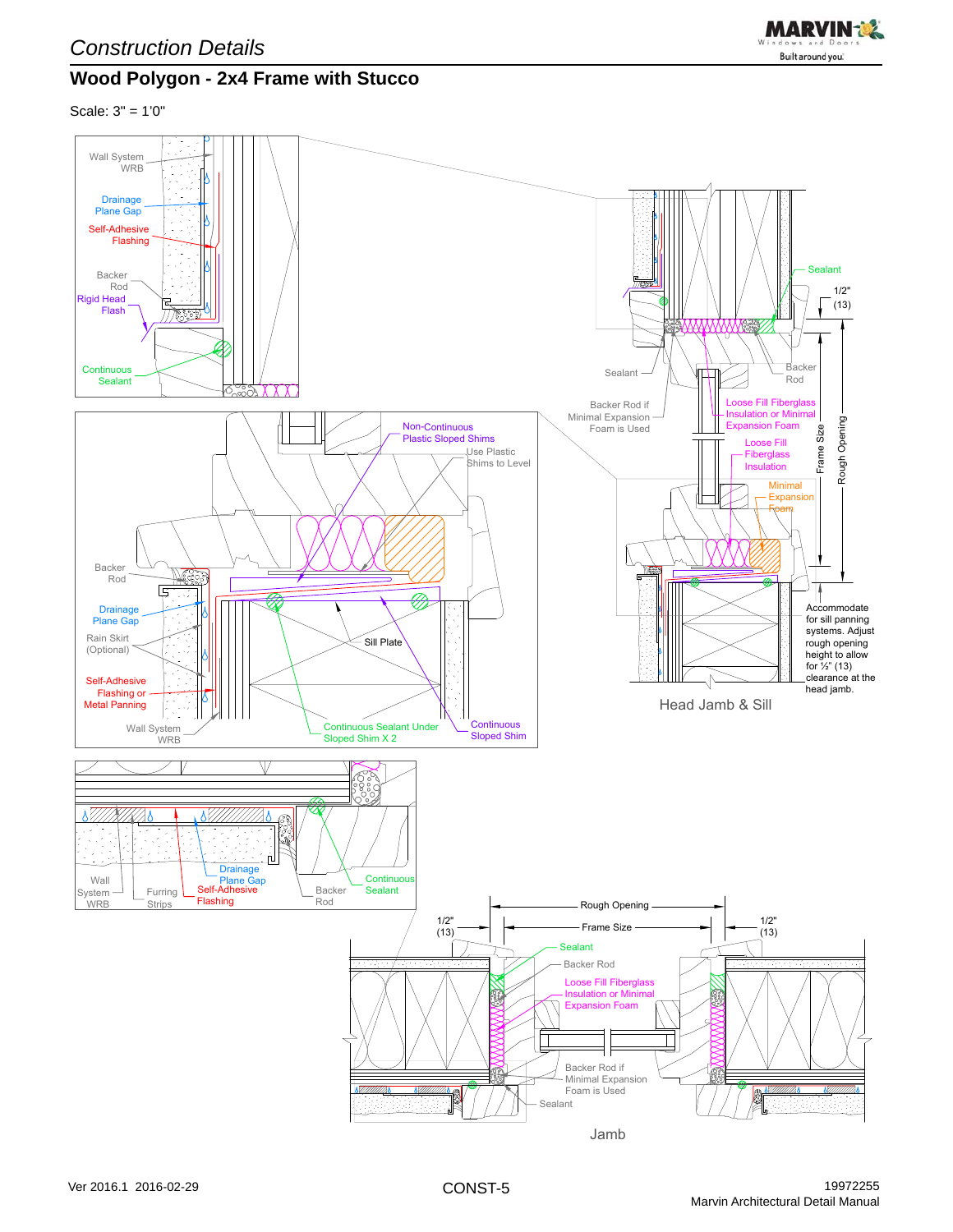<span id="page-7-0"></span>



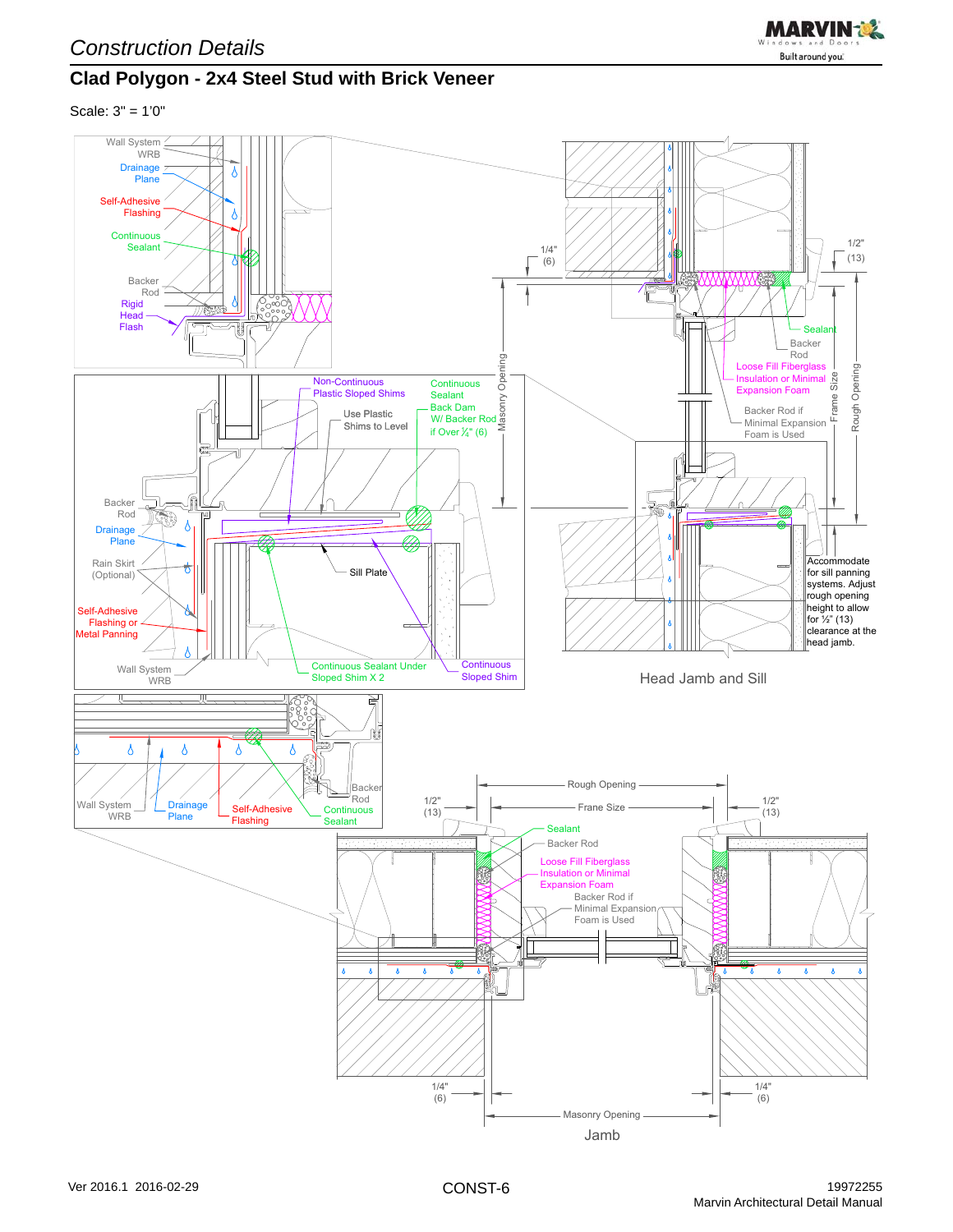<span id="page-8-0"></span>



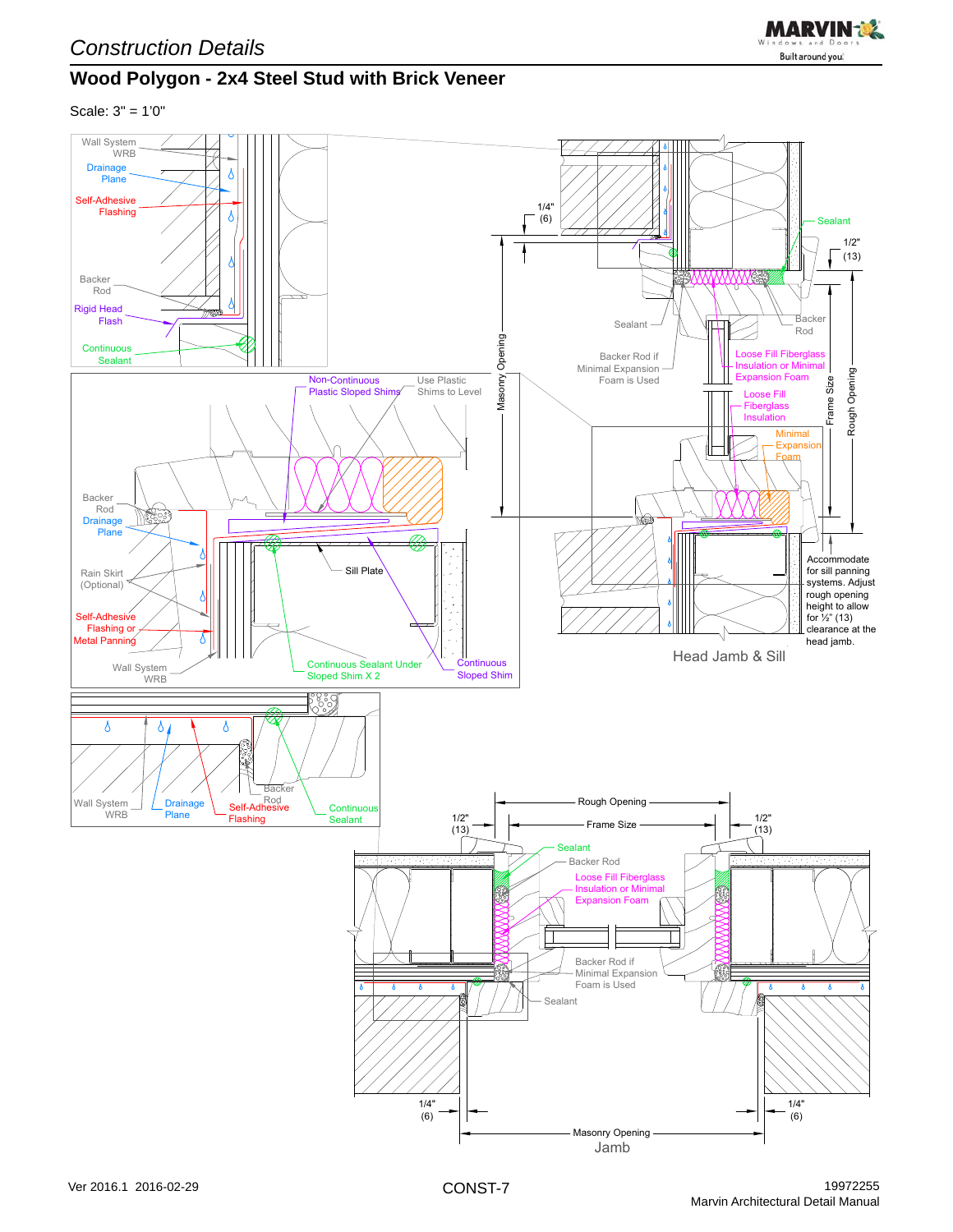

### <span id="page-9-0"></span>**Clad Polygon - Concrete Block with Brick Veneer**

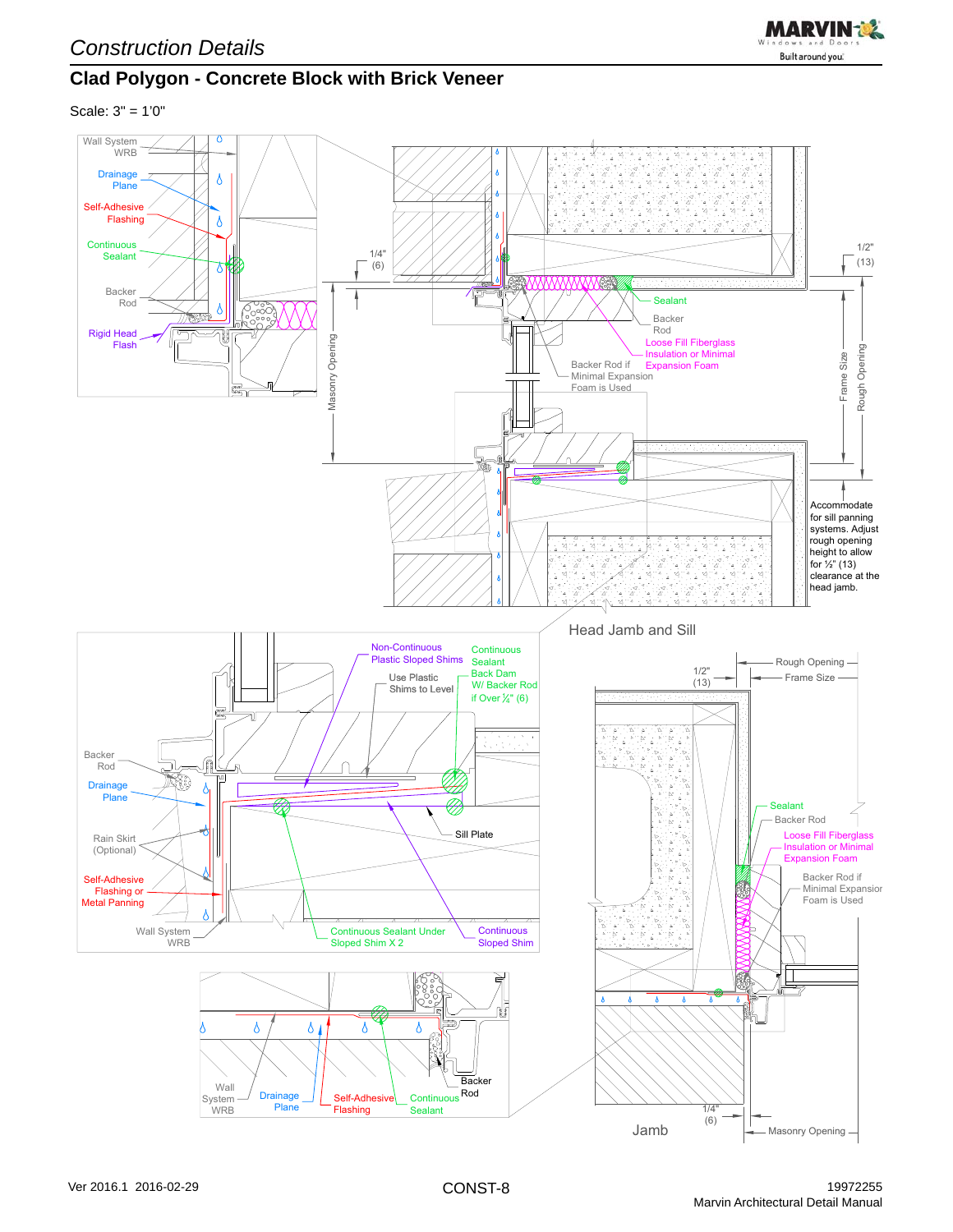

## <span id="page-10-0"></span>**Wood Polygon - Concrete Block with Brick Veneer**

Scale: 3" = 1'0"

*Construction Details*

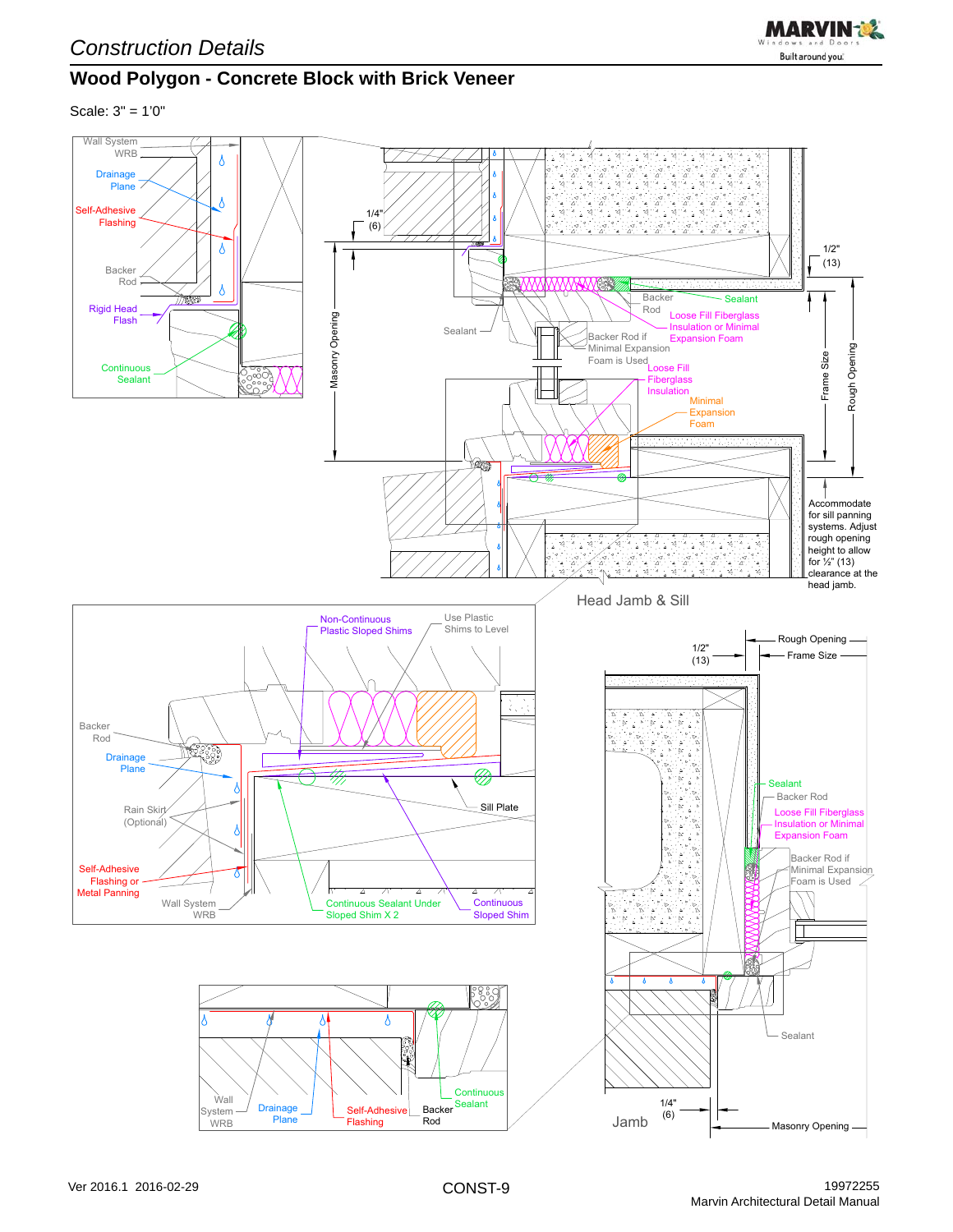

### <span id="page-11-0"></span>**Clad Polygon - Wood Siding Combination Wall Sheathing, WRB and Air Barrier**

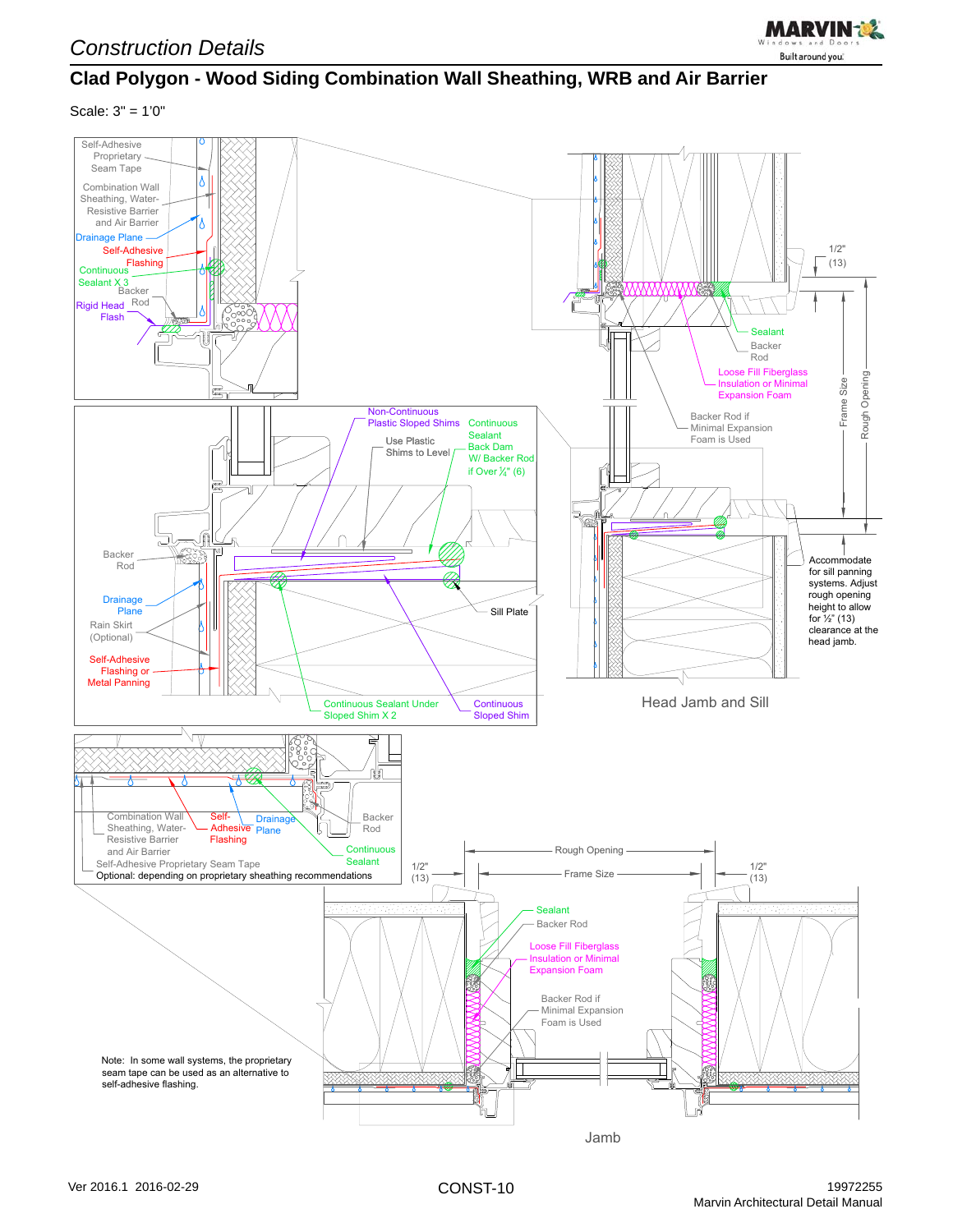<span id="page-12-0"></span>



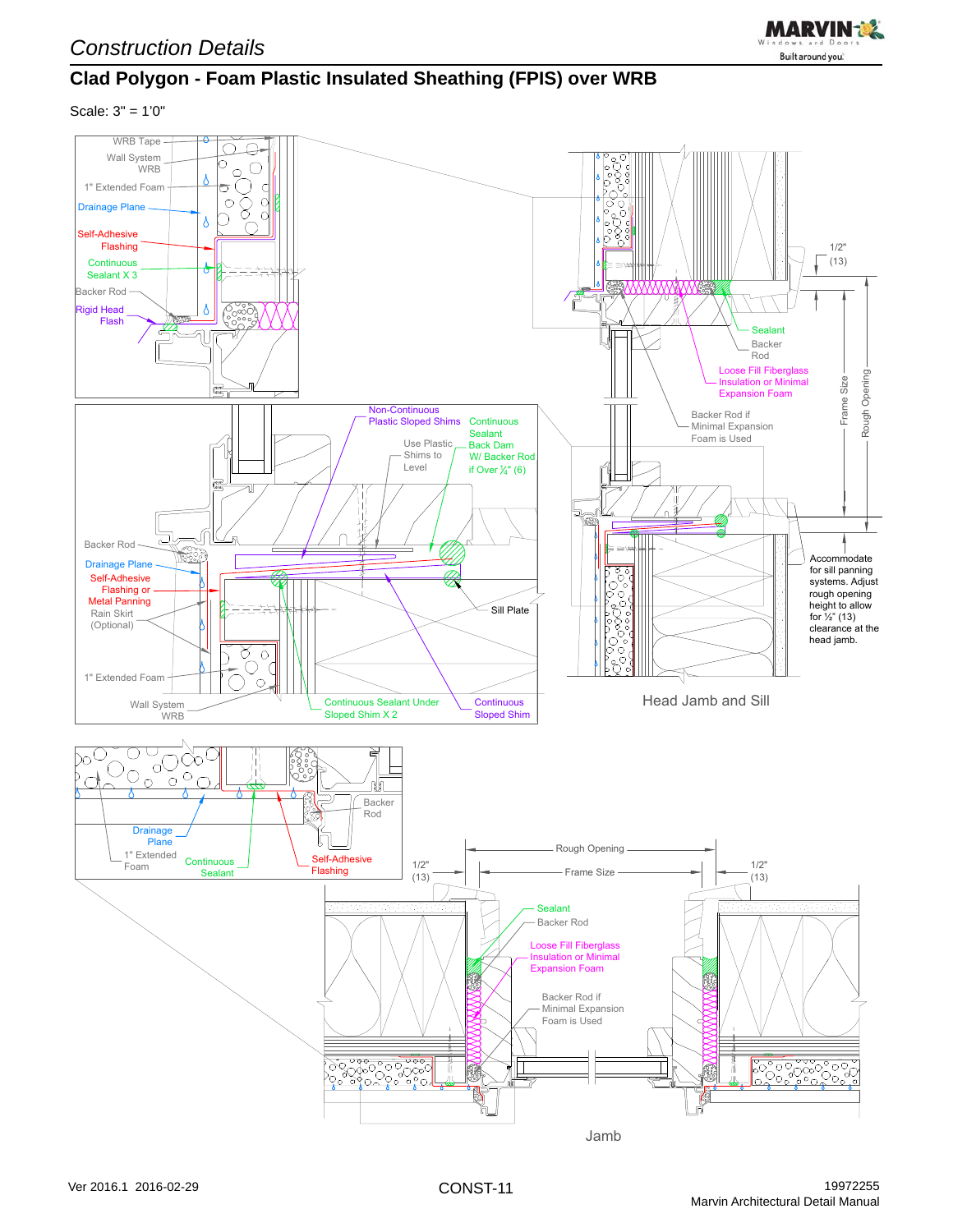<span id="page-13-0"></span>



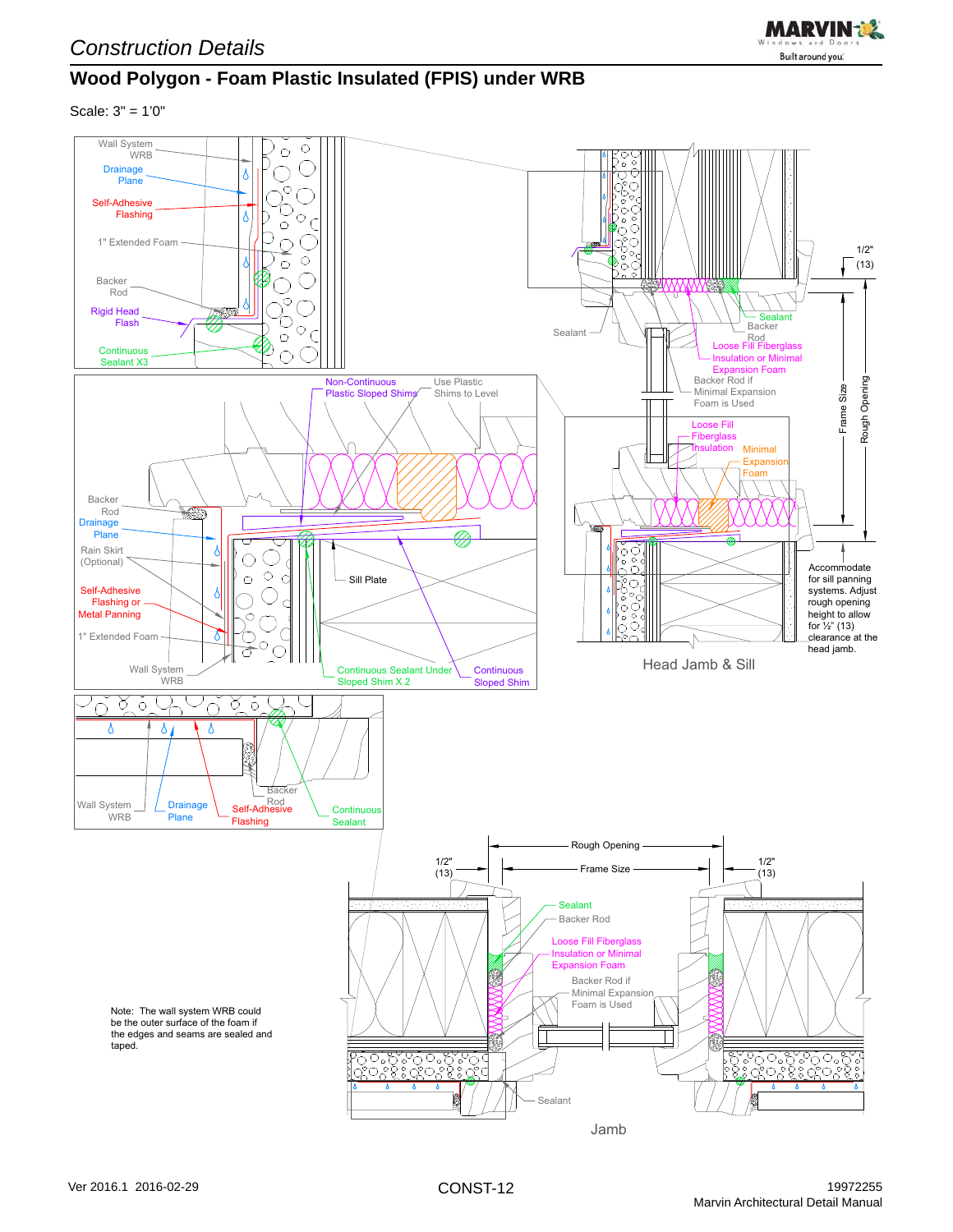

### <span id="page-14-0"></span>**Clad Ultimate Inswing French Door - Frame with Steel Siding**

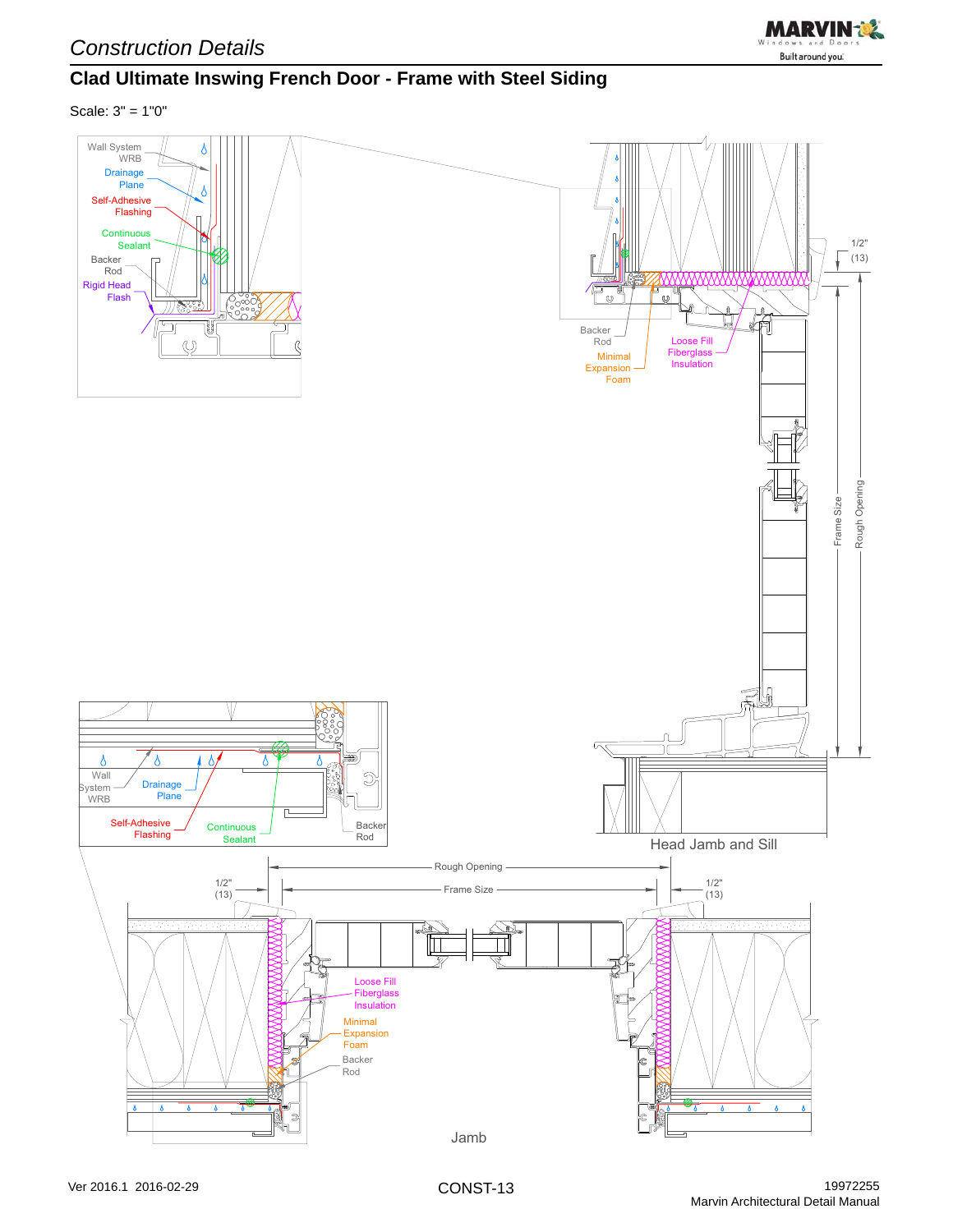

### <span id="page-15-0"></span>**Wood Ultimate Inswing French Door - 2x6 Frame with Steel Siding**